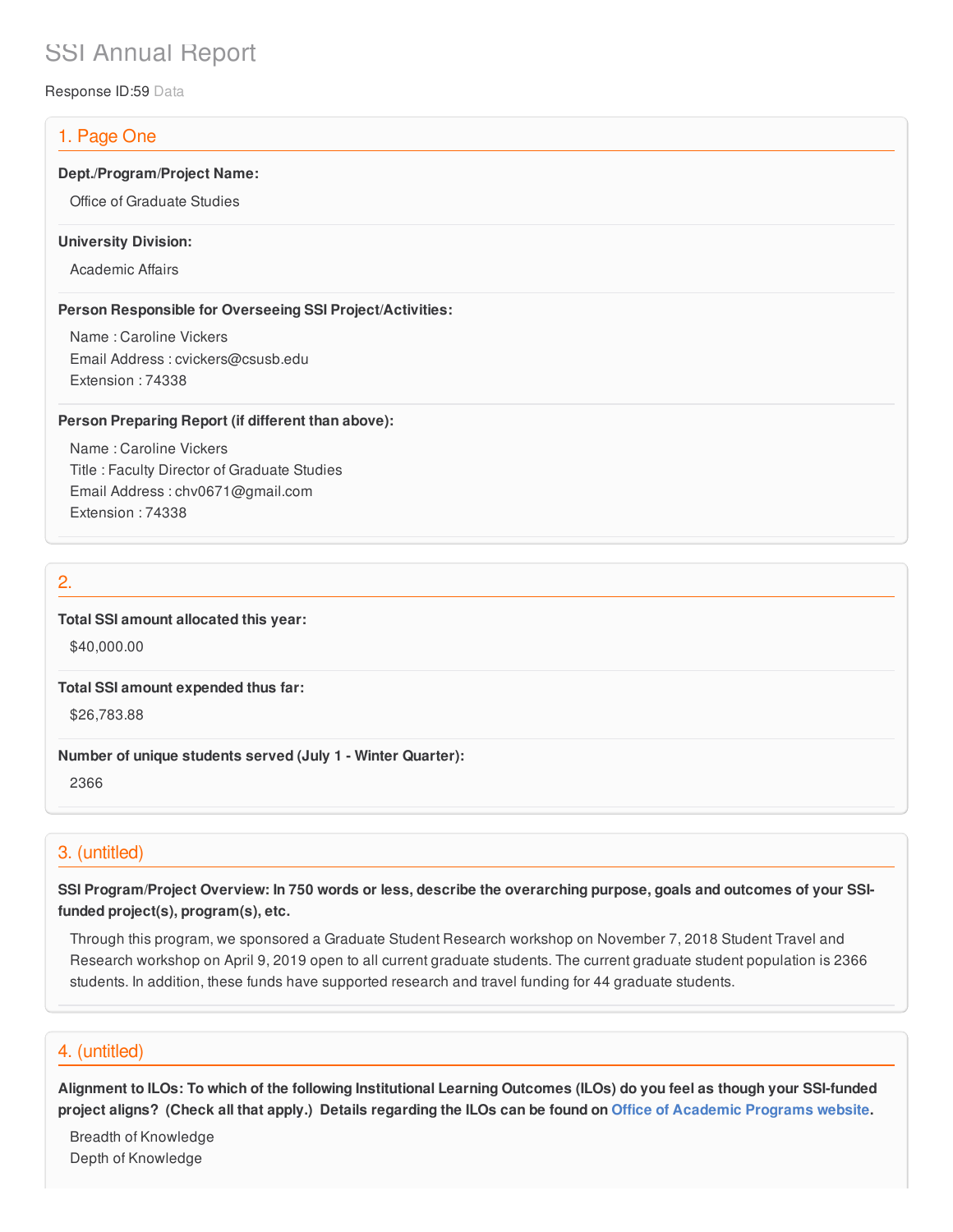Critical Literacies Ways of Reasoning and Inquiry Creativity and Innovation Integrative Learning Engagement in the Campus, Local, and Global Communities Diversity and Inclusion

## 5. (untitled)

SSI-Funded Activities: Please list and describe the activities undertaken through winter quarter with your SSI allocation. **This section should address only those activities occurring this fiscal year.**

Graduate Student Research and Travel funding.

## 6. (untitled)

**Progress Towards Outcomes/Cumulative Findings: Describe the progress you have made toward your original SSI goals** and outcomes though winter quarter. Indicate clearly how student success was enhanced by your program or service/s. Be sure to include the measures you employed and evidence/data you collected for each outcome where appropriate.

We have supported graduate students' research and travel. Without this funding, graduate students would be unable to to gain internal funds to support their conference travel and research programs. Such experiences are critical to their ability to become active members of their disciplines. We have measured how many student applied for funding, which as of Winter 2019 is 44 graduate students.

## 7. (untitled)

**Recommendations for Continual Improvement/Action Plan: Based on the analysis of your assessment results, what** actionable steps can be taken to make improvements? How can you improve students' achievement of the SLO or your **office's performance in terms of operations? What is your expected timeline?**

The Office of Graduate Studies can better support awareness of the importance of conference presentations and research among CSUSB graduate students. We need to include more workshops so that students can learn important skills, such as the process of submitting an abstract to a conference and how to write an abstract.

Resources for Continual Improvement/Action Plan: What additional resources, if any, are needed to bring the above **continual improvements to fruition?**

We need to engage faculty in the different colleges to provide workshops on abstract writing in the particular disciplines.

#### 8. (untitled)

Challenges: If applicable, please list any significant challenges encountered that have affected your ability to fully implement your intended activities or to reach your articulated outcomes. Please also indicate if you need assistance in **addressing these challenges.**

Challenges include faculty time that is needed to provide discipline specific professional development, such as abstract writing. Small faculty honorariums might be helpful.

### 9. Budget Summary with Alignment to Outcomes and Activities

Budget Summary: Please account for all expenditures of SSI funds for this project using the SSI Annual Report Budget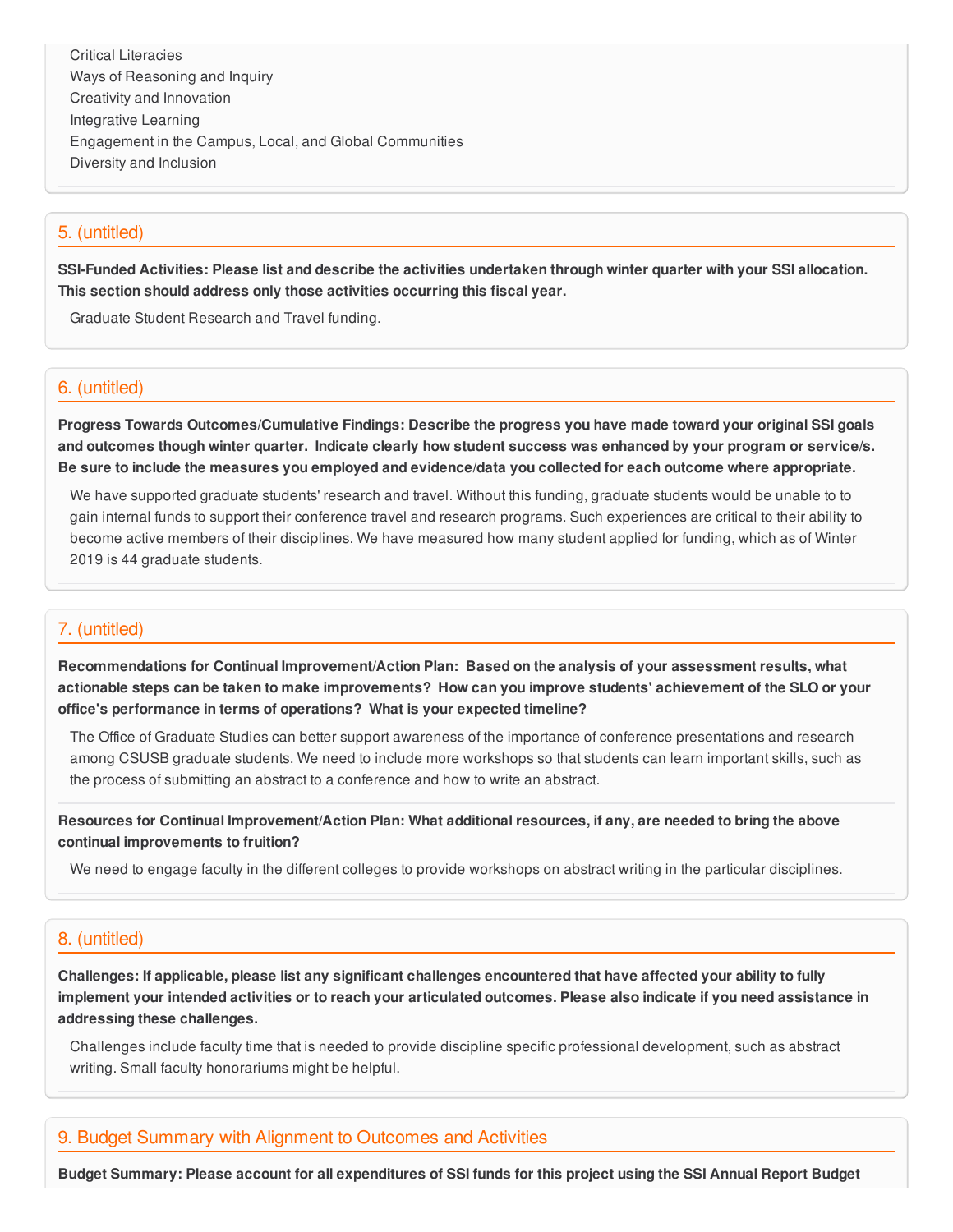**Summary Template. (The template can be found at <http://ssi.csusb.edu/assessment>.) Upload your completed summary here.**

## 10. (untitled)

Check-in/Usage Report: Please upload any check-in or usage data you have for students who have engaged with your project/program since July 1 through the end of winter quarter. Uploads should be in Excel and include, at minimum, **students' CoyoteIDs; password-protected SPSS files may be submitted via email to Institutional\_Research@csusb.edu.** Additional information such as date(s) of visit(s)/interaction(s) and students' names would also be helpful. (The Office of Institutional Research is working to establish an overall assessment of SSI; to do this, we need your help in collecting and **sharing students' engagement with and usage of SSI-funded projects and programs.)**

# 11. Thank You!

**New Send Email**